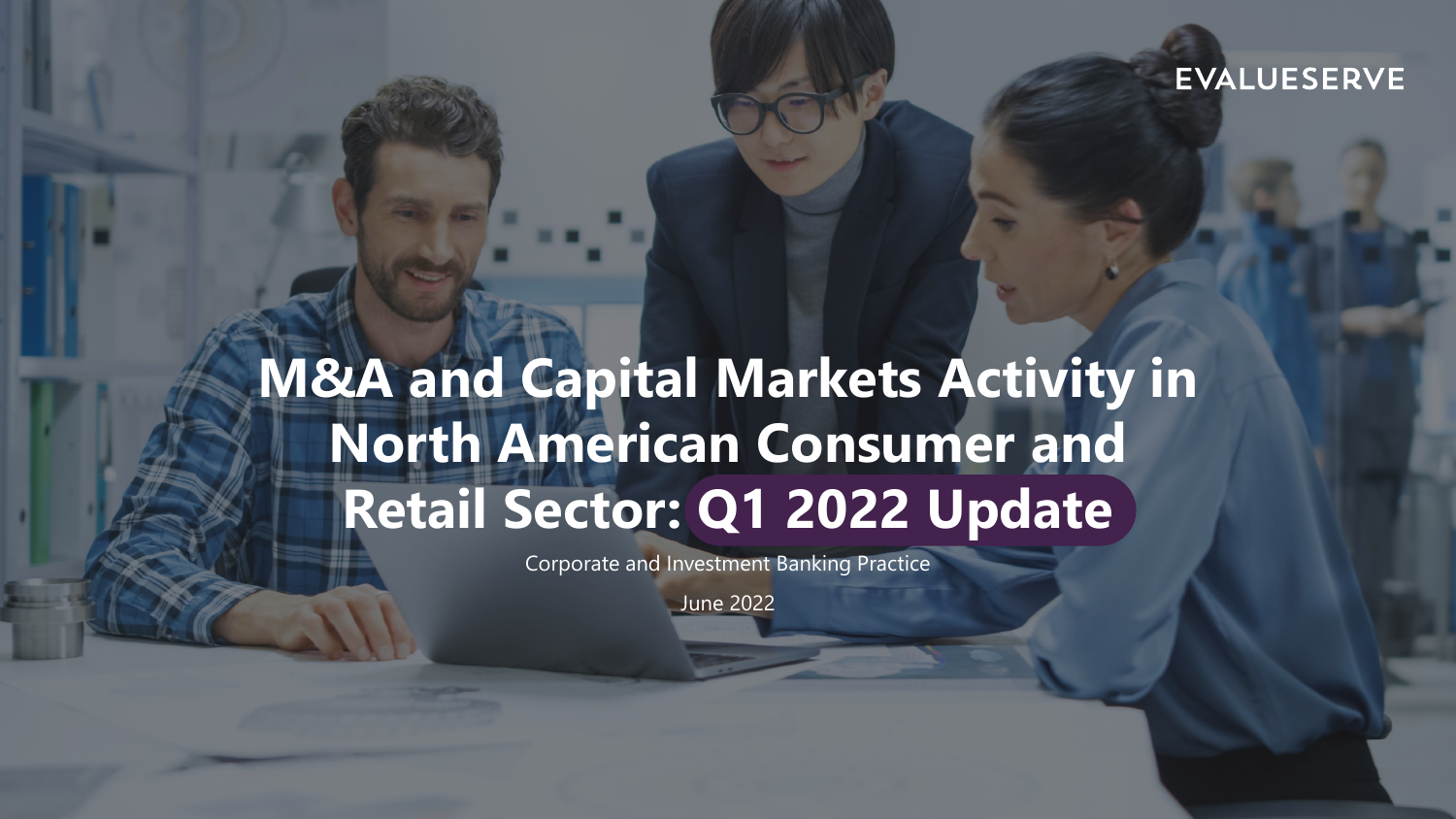### **Sector Overview**

After witnessing record growth and a strong M&A environment in the consumer and retail sector in 2021, a series of macroeconomic headwinds weighed on the sector's growth in Q1 2022.

• Macro headwinds include rising inflation, higher interest rates, supply chain disruptions, and uncertainties triggered by the Russia-Ukraine conflict.

Amid a tight labor market and rising incomes, inflation is increasing the prices of consumer essentials, including gasoline and food, leaving less disposable income for consumers.

• According to the University of Michigan Consumer Sentiment Index, consumer confidence has declined to 59.4 in March 2022 – the lowest since 2011

The US Federal Reserve's aggressive approach to curb the rising inflation has resulted in the highest increase in interest rates in two decades.

• The interest rate hike is part of the Fed's efforts to contain rising household costs; however, it has increased the cost of capital for dealmakers.

Sustainability has become a predominant factor when choosing M&A opportunities.

• Large companies are looking to get rid of asset portfolios that do not support their environmental, social and governance (ESG) agenda.

According to a recent report by the Bureau of Labor Statistics, the overall unemployment rate in the US remained at 3.6% in April 2022. So far, this is the lowest rate of unemployment in the US during the pandemic.

• Retail trade added 29,000 jobs in April 2022; the food and beverage and general merchandise categories were the primary contributors to the upside in the sector.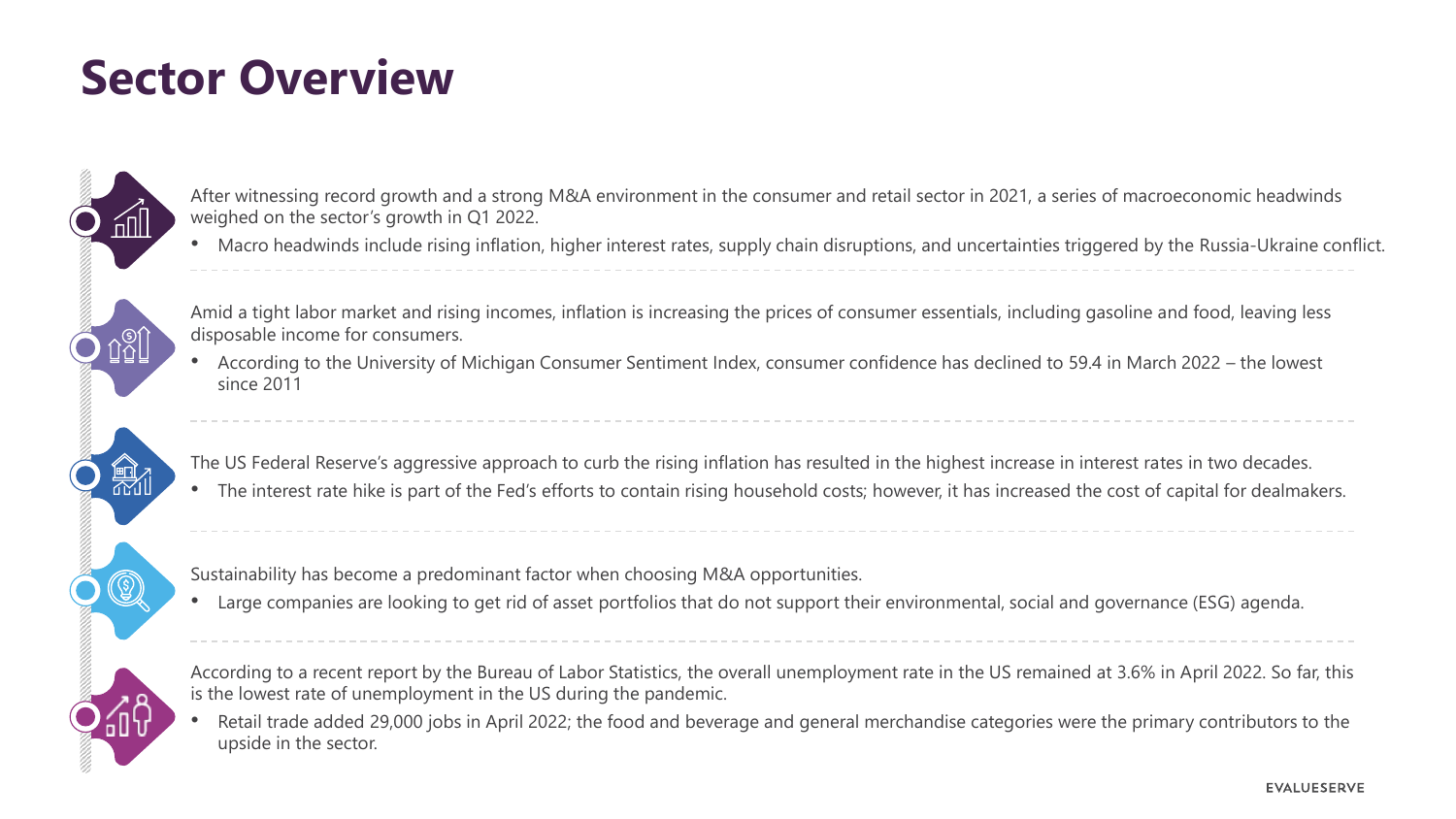### **Sector Performance**



- According to the US Census Bureau's seasonally adjusted data, total retail and food services sales grew marginally by 12.8% Y-o-Y to \$1,985.4 billion in Q1 2022, compared with \$1,759.9 billion in Q1 2021.
- All segments across the retail and food service started to feel the heat due to high inflation in Q1 2022, however, the electronics & appliance and clothing & clothing accessories segments were significantly impacted in the last quarter.
- The pandemic-driven e-commerce surge has slowed, as consumers have returned to in-store shopping and service-sector spending.
	- Online store sales fell by 6.4% in March 2022 after falling 3.5% in February 2022, the first back-to-back decline since the last two months of 2020.
	- Amazon posted a decline in online retail sales of 3.0% Y-o-Y to \$51.1 billion in Q1 2022, while physical store sales rose 17% to \$4.6 billion.
- We believe sales in consumer non-essentials categories will remain under pressure for some more time, until inflation eases.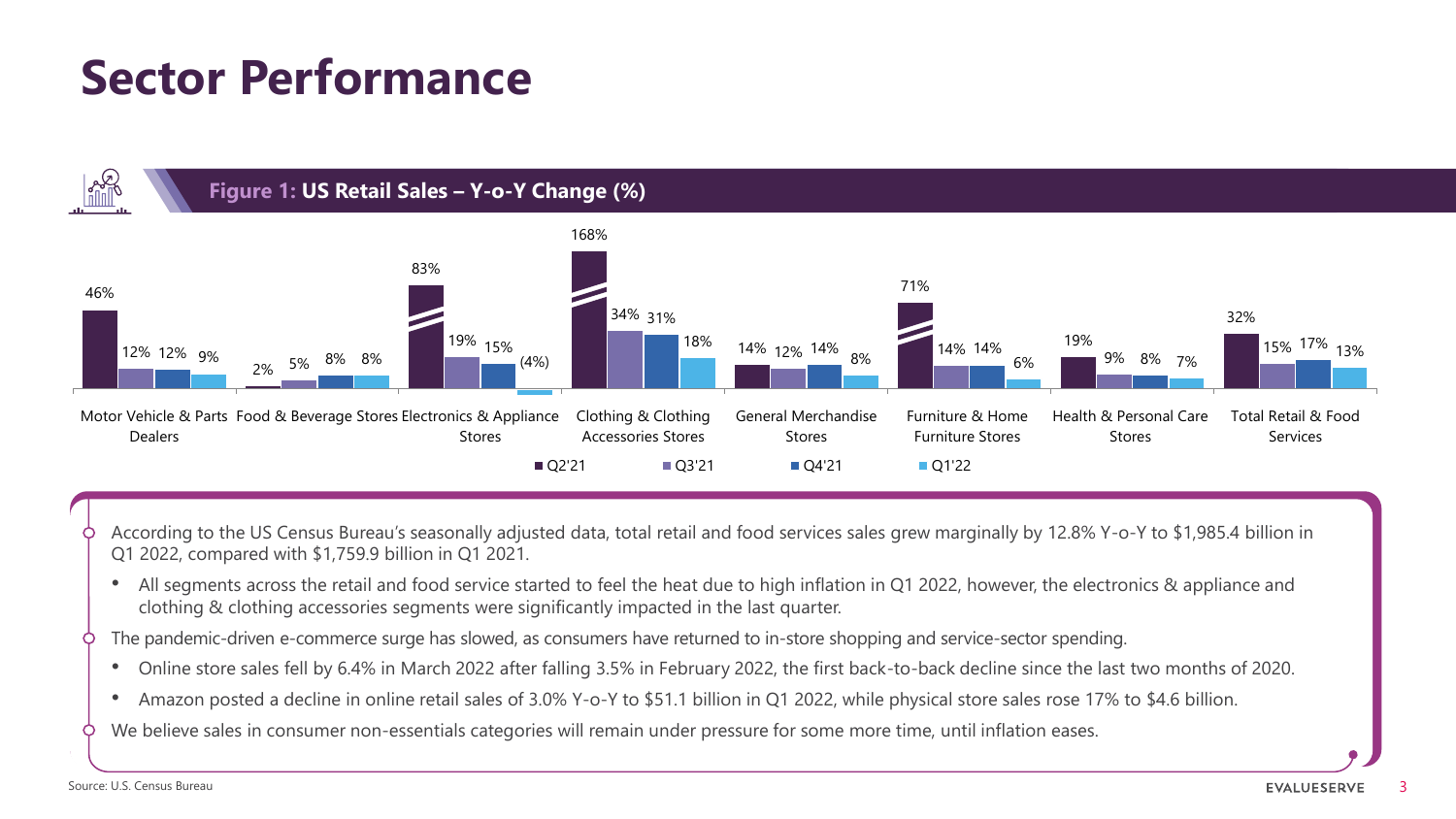### **Financial Performance**



- As illustrated in Figure 2, consumer staples sales started declining in Q1 2022, as consumers had overstocked essential items during the pandemic.
- The consumer discretionary segment has continued showing a positive trend, as consumers started to spend on non-essential items, driven by easing of physical restrictions and lockdowns.
- However, sales in the consumer discretionary segment faced certain headwinds in the last quarter due to the emergence of new COVID-19 variants, including Omicron, and rising inflation
- The traditional retail space witnessed the highest jump in sales as it witnessed a revenue surge driven by growing foot traffic and the reopening of physical stores.
- The online retail space witnessed a continued decline in Q1 2022 due to a shift in channel preference.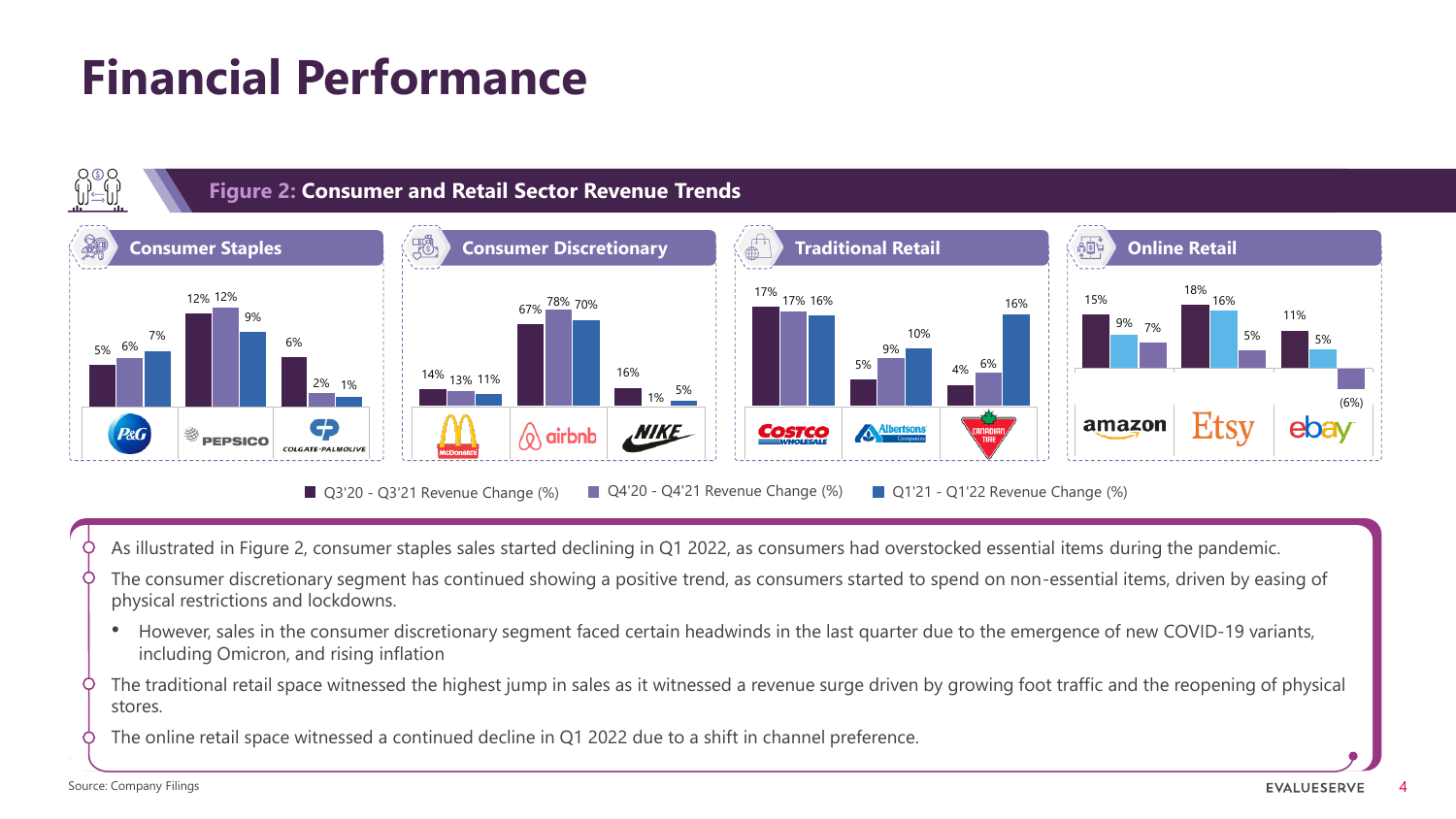### **M&A Activity (1/2)**





M&A activity in the consumer and retail sector in the Americas declined by 41% in Q1 2022 to \$38 billion, compared with \$64 billion in Q4 2021.

- The downside can be attributed to a drop in M&A activity across the discretionary, staples, and retail segments.
- M&A performance in the current quarter indicates a stark reversal from recent trends, as the deal volume within the consumer and retail sector nearly matched the pre-pandemic levels.
- In 2022, we expect to see more acquisitions lined up in health and nutrition, direct-to-consumer focused assets, and going-green business categories.
	- Portfolio reshaping, along with new market entrants, and rising investment in healthier options are the driving forces in the US.
	- Acquirers are looking to expand their portfolios to meet changing consumer expectations.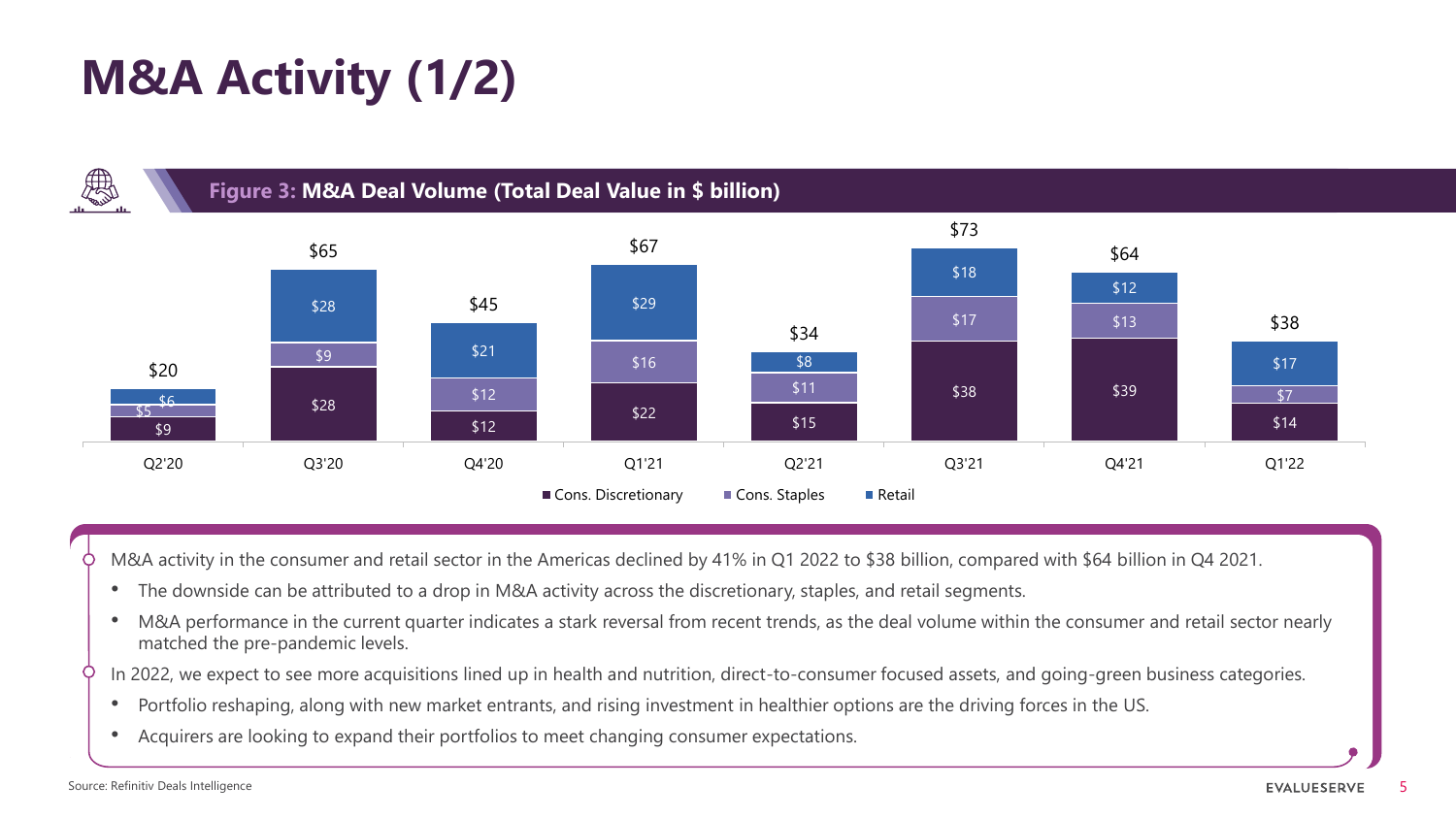### **M&A Activity (2/2)**

Select M&A Deals in YTD 2022

|                       | (හි                                        | <u>මෝ</u><br>යුලාද්                                     |                         | $\sim$                       |
|-----------------------|--------------------------------------------|---------------------------------------------------------|-------------------------|------------------------------|
| <b>Announced Date</b> | <b>Target</b>                              | <b>Buyers / Investors</b>                               | Deal value (\$ million) | <b>Target Industry</b>       |
| May 11, 2022          | The Fresh Market                           | Cencosud SA                                             | 1,568                   | <b>Food Retail</b>           |
| May 09, 2022          | Points.com                                 | Plusgrade                                               | 375                     | Internet and Direct Retail   |
| May 05, 2022          | <b>PANTHERx Rare</b>                       | Nautic Partners; General Atlantic;<br>The Vistria Group | 1,450                   | Drug Retail                  |
| May 04, 2022          | Varroc Lighting Systems                    | Compagnie Plastic Omnium SE                             | 634                     | Auto Parts and Equipment     |
| Apr 25, 2022          | <b>Grupo Bimbo: Confectionery Business</b> | Mondelez International                                  | 1,300                   | Packaged Foods and Meats     |
| Apr 06, 2022          | Main Event Entertainment                   | Dave & Buster's Entertainment                           | 835                     | Leisure Facilities           |
| Mar 11, 2022          | Dainese Group                              | The Carlyle Group                                       | 691                     | <b>Equipment and Apparel</b> |
| Feb 23, 2022          | Tenneco                                    | Apollo Global Management                                | 7,100                   | Auto Parts and Equipment     |
| Feb 22, 2022          | Peninsula Pacific Entertainment's Assets   | <b>Churchill Downs</b>                                  | 3,335                   | <b>Casinos and Gaming</b>    |
| Jan 26, 2022          | Gavilon Agriculture Investment             | Viterra                                                 | 1,125                   | <b>Food Distributors</b>     |
| Jan 24, 2022          | <b>Accell Group NV</b>                     | KKR; Teslin Participaties Coöperatief                   | 1,764                   | Leisure Products             |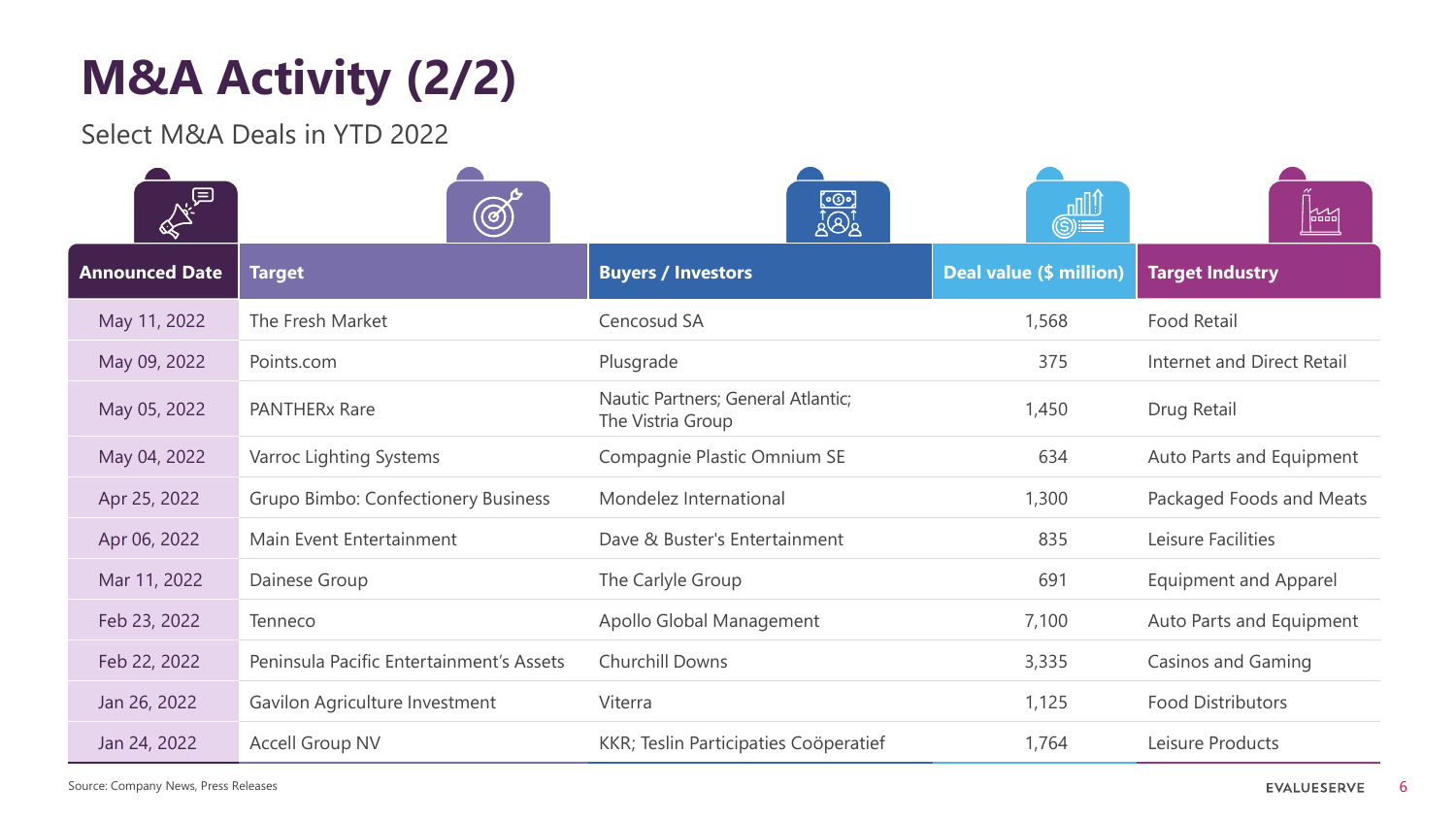### **Bankruptcies**



Only three retailers filed for bankruptcy in the US in Q1 2022 – the lowest number of first-quarter filings in the last 13 years.

- Both federal stimulus and private credit had kept companies afloat by providing financial flexibility amid the pandemic.
- On March 25, Top Line Granite Design, a company specializing in quartz, marble, and granite fabrication of kitchen countertops, bathroom vanity, and fireplaces, filed for Chapter 11 bankruptcy.
- There were more store openings than closing announcements, as many struggling retailers had already right-sized their store footprint.
- We expect retail bankruptcy filings to remain low in H1 2022, as long as lenders maintain flexibility and interest rates stay relatively low, even as the Federal Reserve has begun to raise interest rates this year.
- We also believe that retail bankruptcies could increase in H2 2022 after their historic low due to federal stimulus and low interest rates.
	- Many retail companies, however, will seek to renegotiate leases and refinance debt to avoid bankruptcy.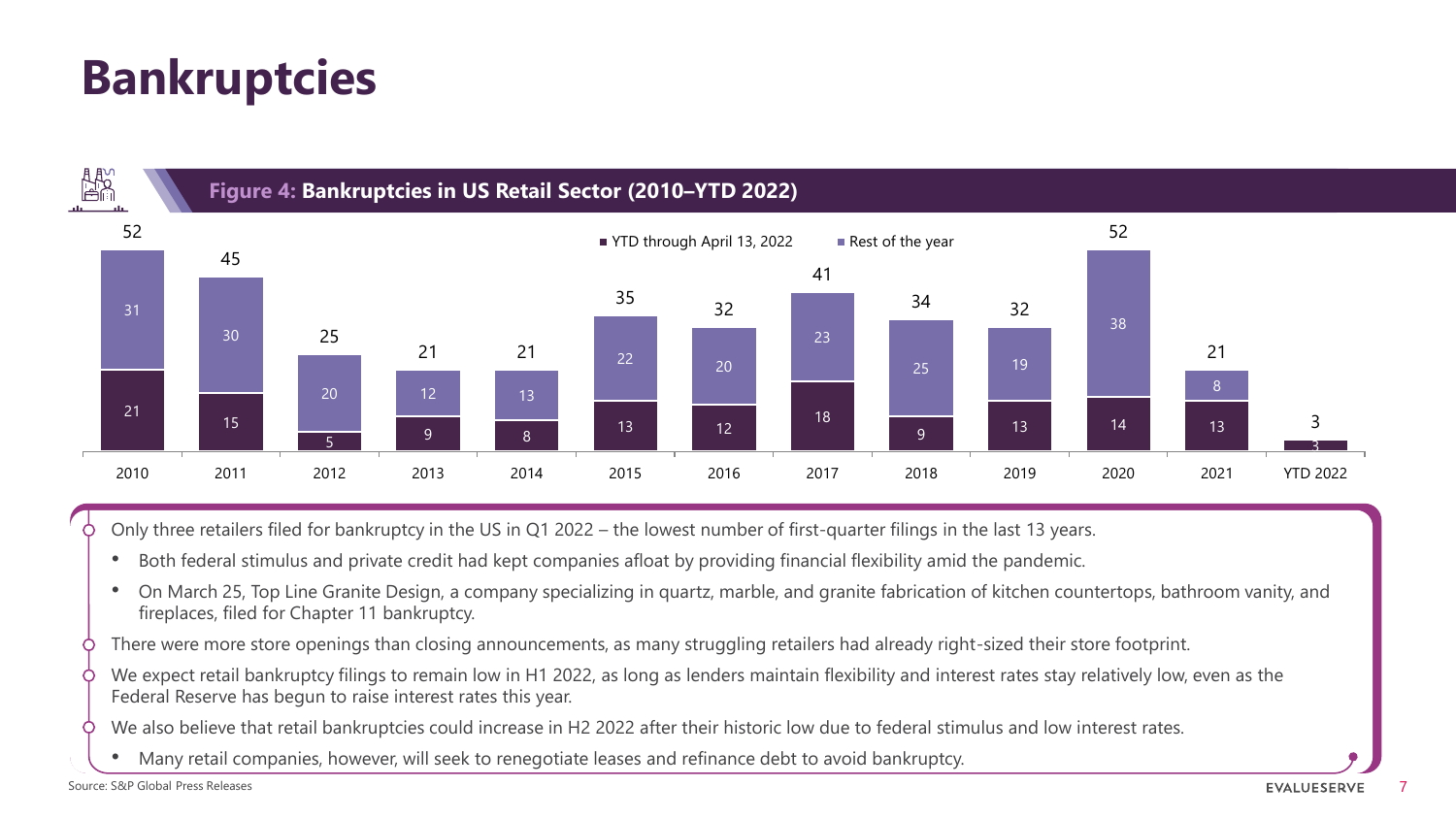### **Debt and Equity Capital Markets Activities**



The value of bond-issuance activities in the US consumer and retail sector was \$42 billion in Q1 2022, compared with \$38 billion in Q4 2021.

- The upside was primarily driven by the retail segment, which grew 148.2%.
- On the other hand, the consumer staples segment witnessed a 52.8% decline in bond issuances.

In January 2022, Fertitta Entertainment, a.k.a. Golden Nugget, a diversified gaming, restaurant, and entertainment company owned by Tillman J. Fertitta, closed a \$2.25 billion senior notes offering.



The value of equity-raising activities in the US declined by 79% in Q1 2022 to just \$3 billion, compared with \$13 billion in Q4 2021.

- ECM activity is positively correlated with M&A activity.
- Rising inflation and higher interest rates almost froze the initial public offering (IPO) market.

In April 2022, Steinway Musical Instruments, a piano maker, filed for an IPO to raise \$100.0 million.

• The shares will trade on the NYSE under the ticker STWY.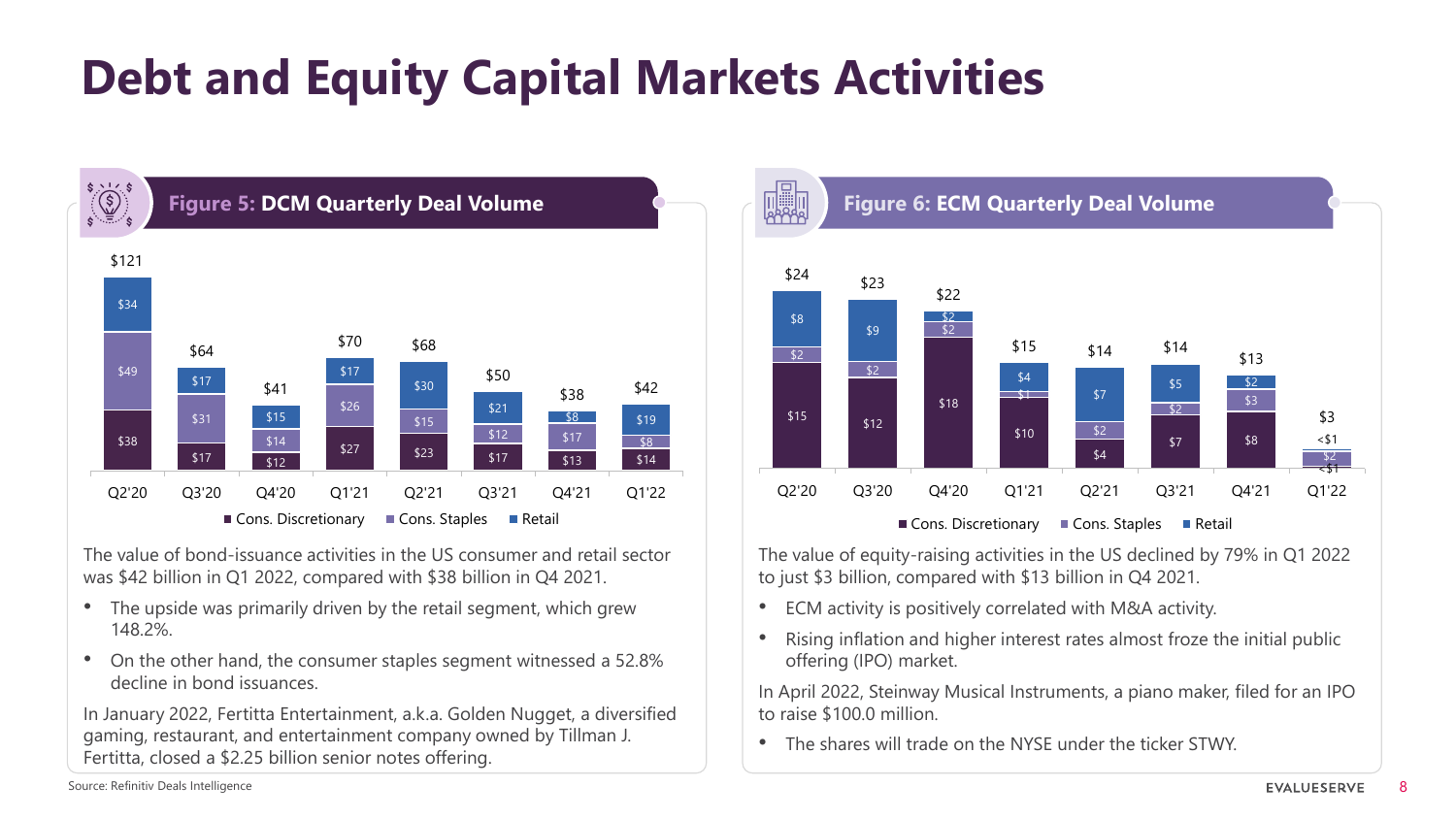### **The Road Ahead**

#### **Outlook for 2022**

- Supply chain crises are likely to become even more intense, as the current lockdowns in China could add to sourcing problems for many businesses.
- Companies are reconsidering their supply chains due to the Russia-Ukraine conflict.
- They are either shifting their supply chains in factories / facilities in countries closer to the US or back-shoring them to local factories where labor cost is very high.
- Consumer spending on services will likely increase, as public health returns to normal and consumers are allowed to go out without masks or vaccination in many states.
	- We see consumers resuming activities such as dining out, going out for recreation, and traveling, which were halted due to COVID-19.
- Despite the current slowness in e-commerce, businesses will keep investing in technologies that help them to improve their omni-channel presence and performance, order fulfillment, online sales, and overall marketing efforts.
- We believe the M&A pipeline in the consumer and retail sector is relatively robust.
	- Deal activity would pick up pace, once companies have more clarity around the Federal Reserve's interest rates increase program and a better assessment of global trade in a post-war situation.
- We expect a further slowdown in consumer demand for the remainder of 2022, due to rising oil prices and the Federal Reserve's efforts to contain record inflation.

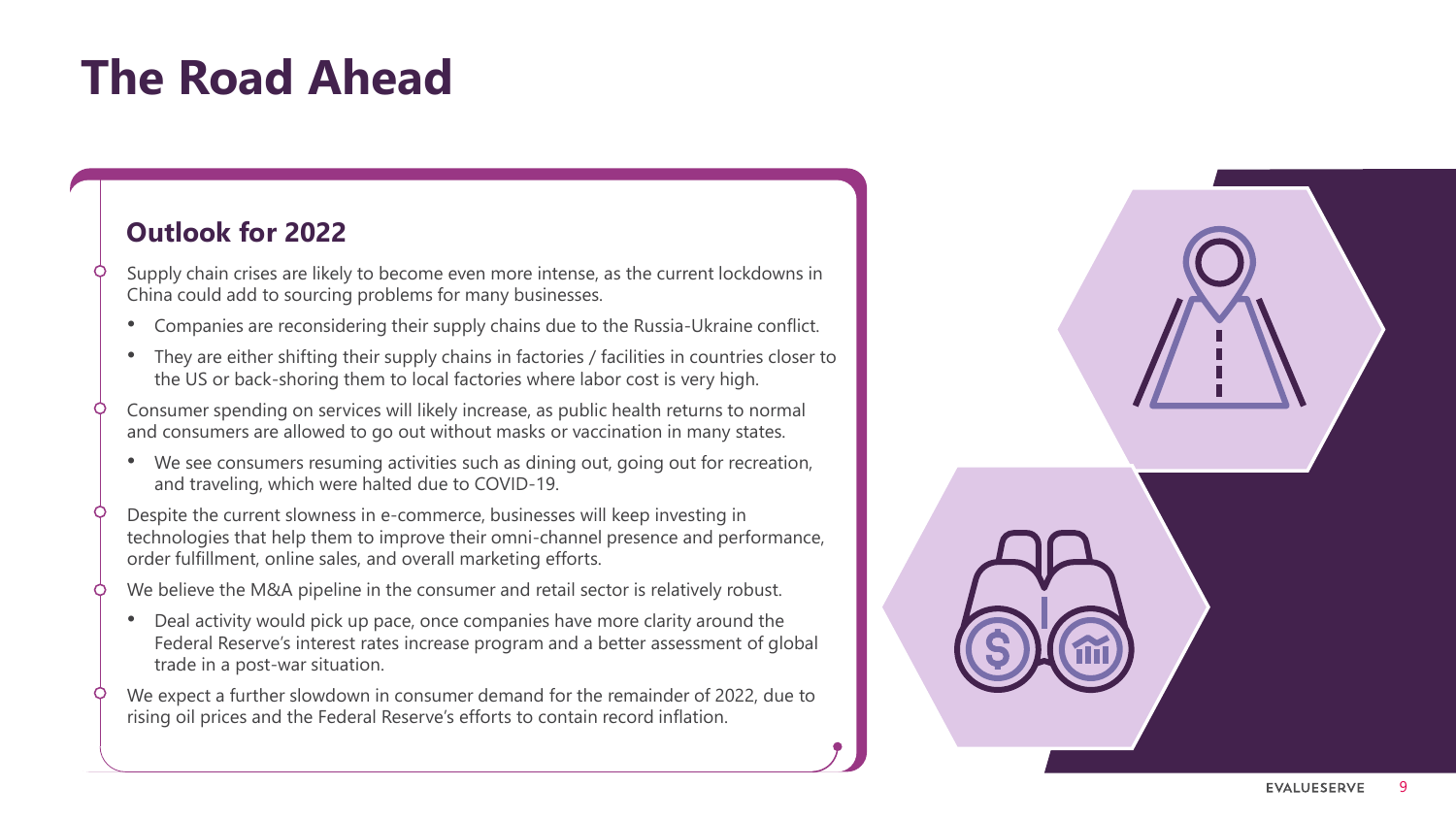### **About the Authors**



#### **VIVEK SHARMA**

#### **Vice President**

#### **Corporate and Investment Banking LoB**

Vivek has over 15 years of experience in setting up offshore support teams for global investment banks and commercial banks.



Vivek.Sharma@evalueserve.com



#### **SAURABH AGGARWAL**

#### **Senior Research Lead Corporate and Investment Banking LoB**

Saurabh has over 10 years of experience in managing workflows of several delivery desks, including industrial and consumer & retail.

Saurabh.Aggarwal@evalueserve.com



#### **GULZAR SIRAJ**

#### **Senior Research Lead Corporate and Investment Banking LoB**

Gulzar has over 10 years of experience in managing workflows of several delivery desks, including consumer & retail and technology.

Gulzar.Siraj@evalueserve.com $\bowtie$ 

Evalueserve's Corporate and Investment Banking (CIB) practice works with bulge bracket banks, large global banks, commercial banks and boutique advisory firms. Our key practice areas include Sector and Product support, Lending & Credit support, Business Information / Library Services, Presentation Support services and Business Management Reporting. In addition, our proprietary technology platform helps streamline and automate workflows, re-use work products through knowledge management and automate repetitive tasks. For more information, please visit : <https://www.evalueserve.com/industry/financial-services/>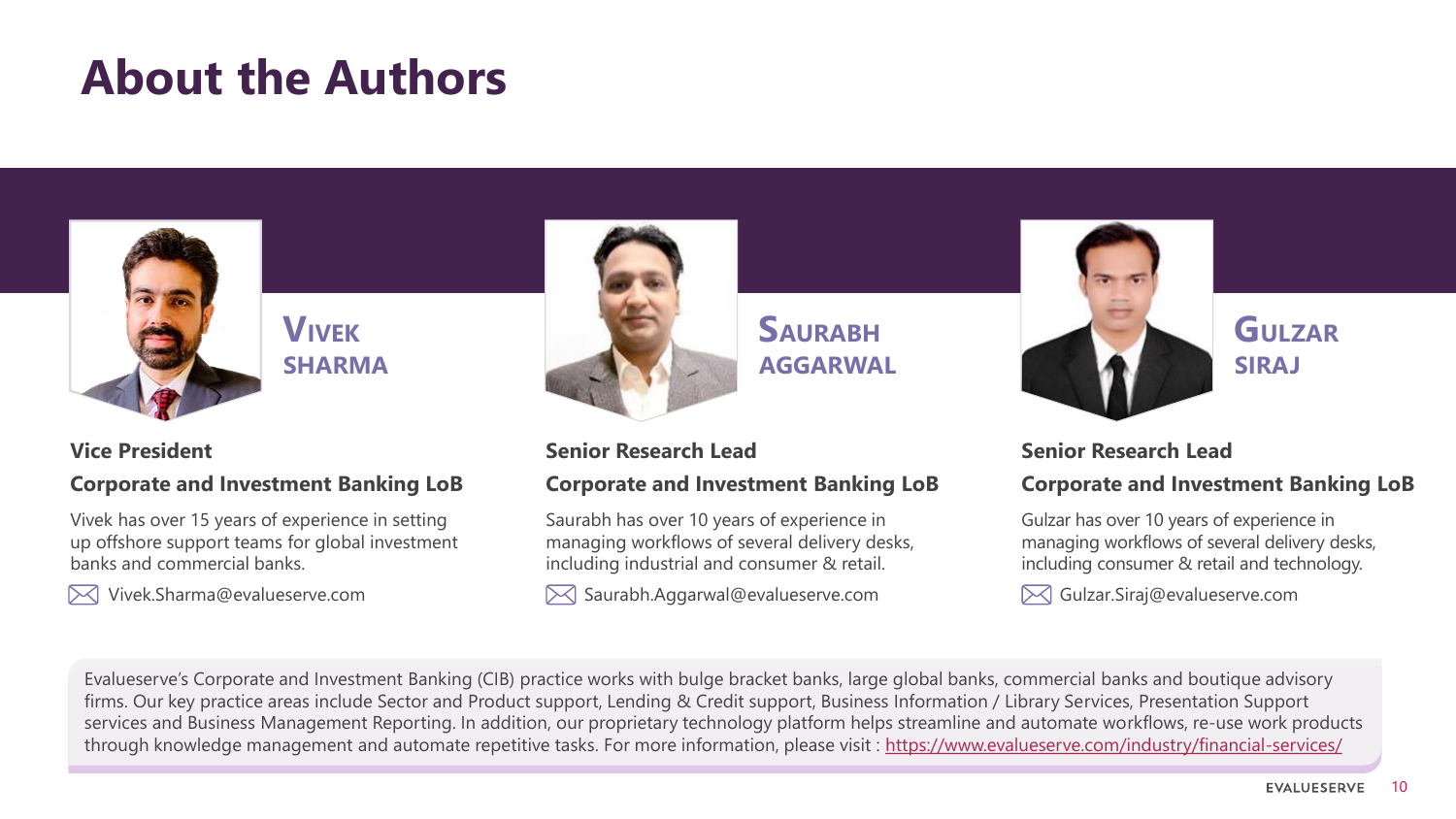# **EVALUESERVE**

# **Thank You!**